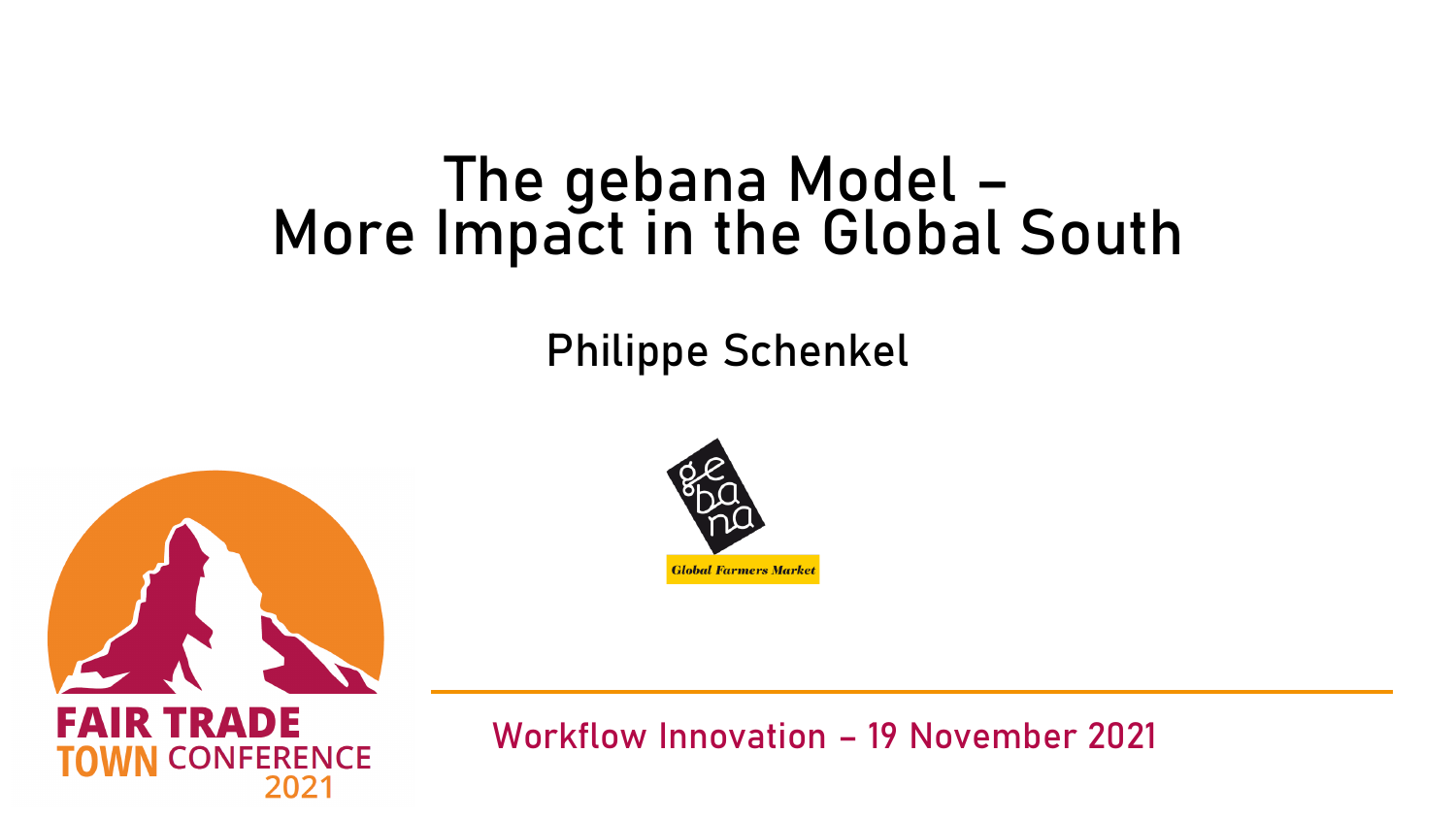

**Global Farmers Market** 





# THE RULES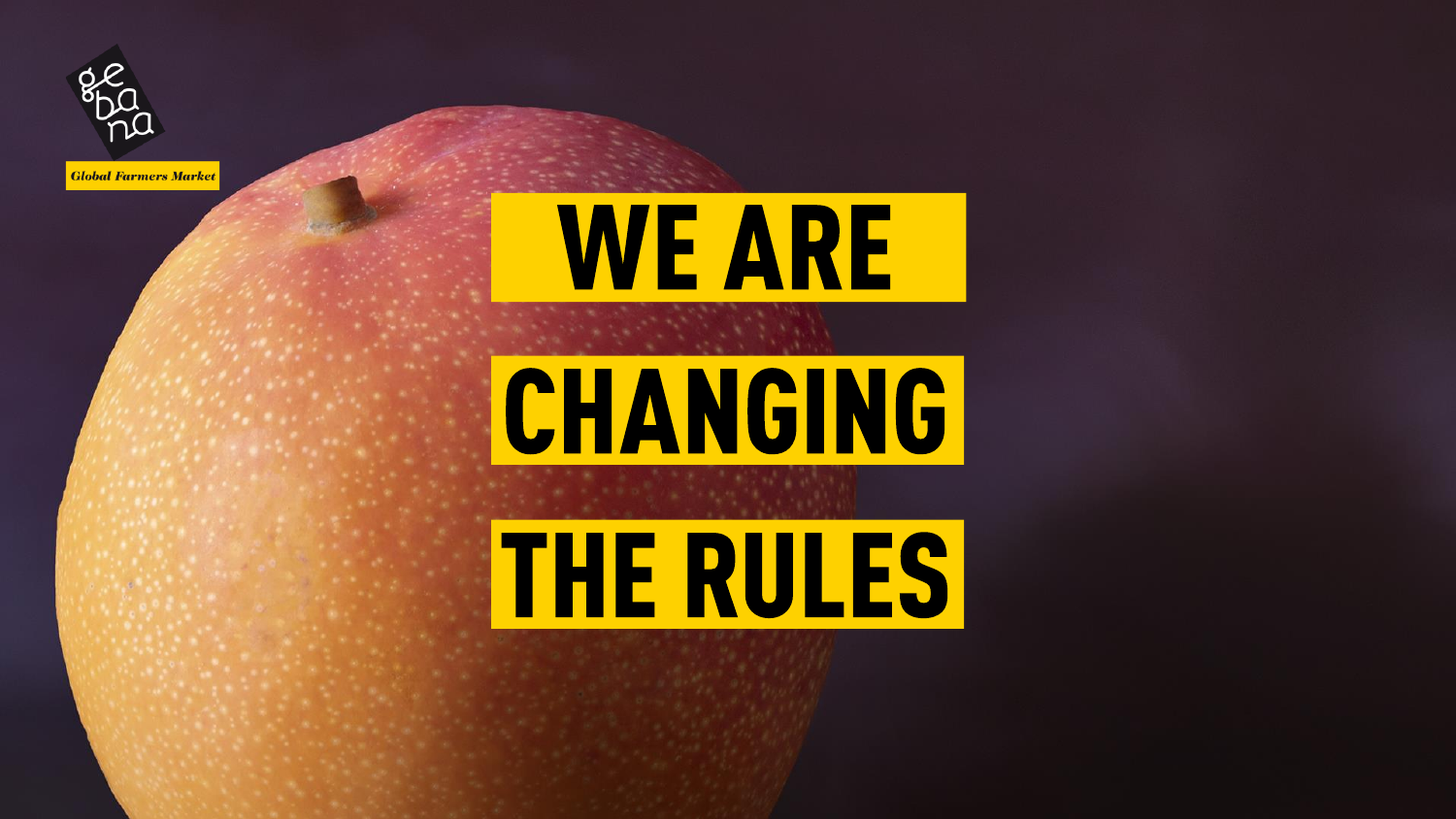

# The gebana Model

#### MORE IMPACT IN THE GLOBAL SOUTH

*Philippe Schenkel*

Head of Marketing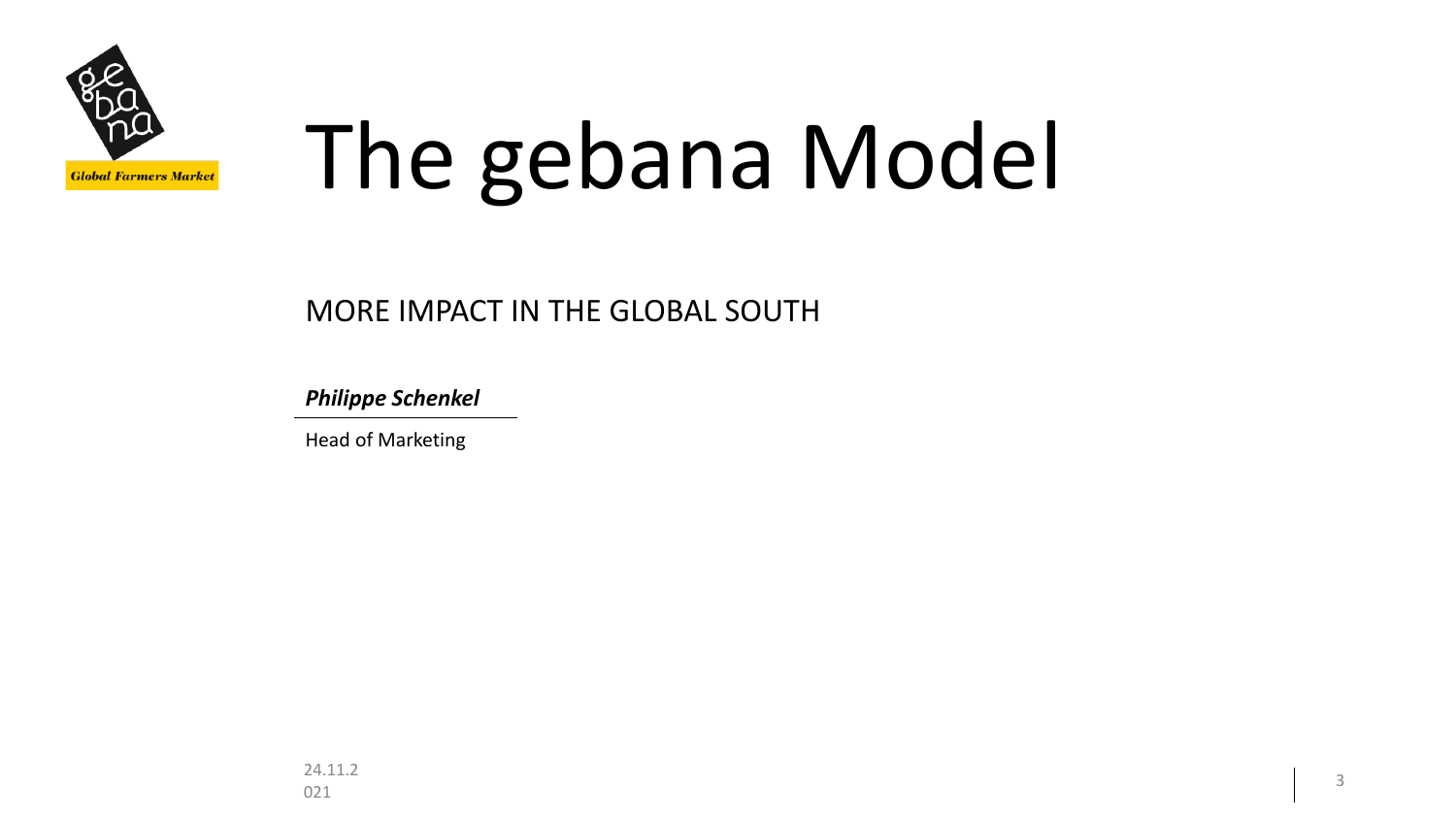

## OUR ORIGINS



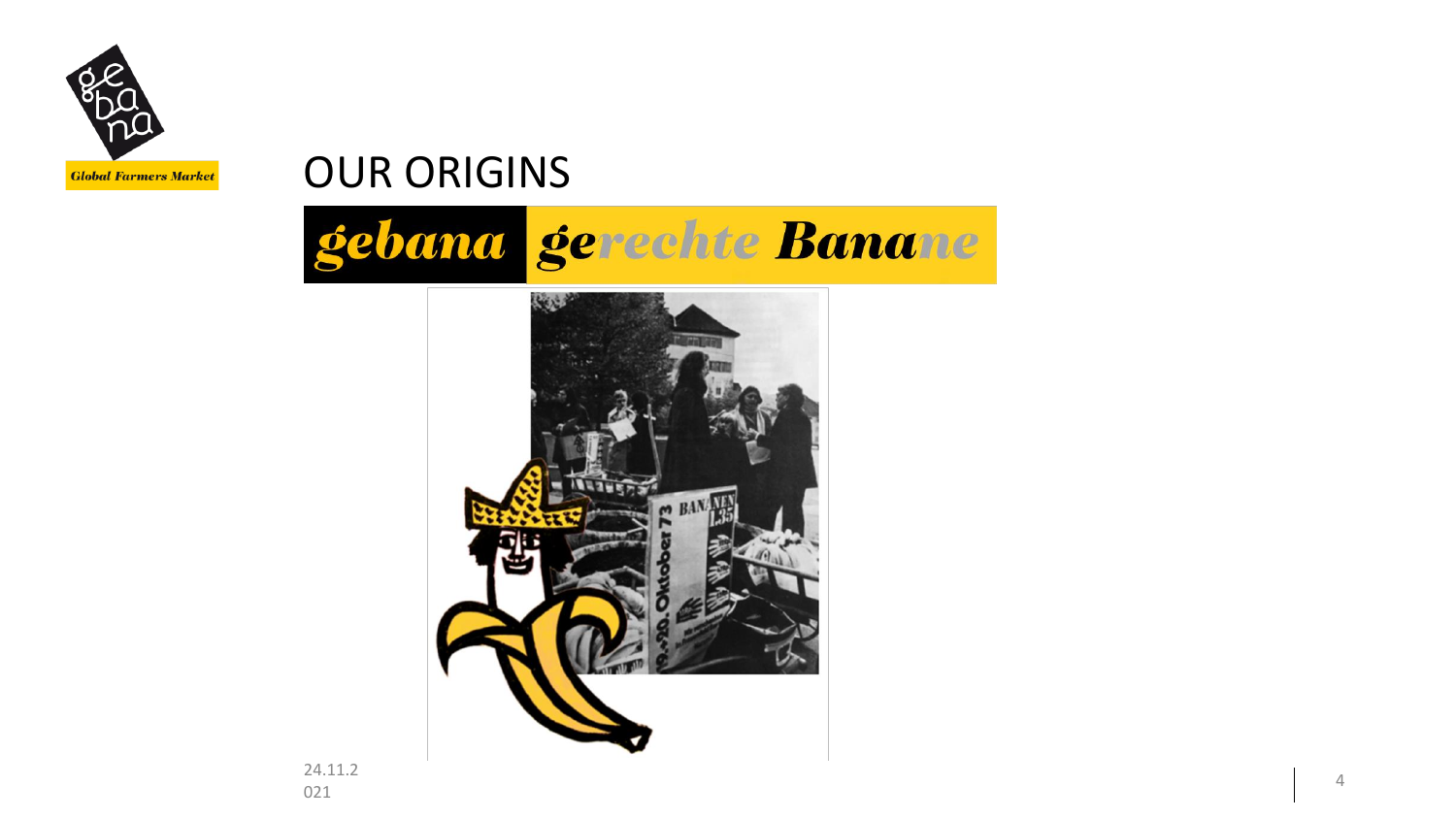

#### GEBANA TODAY

- − Nuts, dried fruits, fresh fruits
- − Production, B2B, B2C
- − Revenue > 40 Mio. EUR
- − Buying from >6500 farmers directly
- − 780 employees, 94% in global south
- − Invested in
	- − Burkina Faso (65%)
	- − Brazil (90%)
	- − Togo (80%)
	- − Greece (20%)
- 

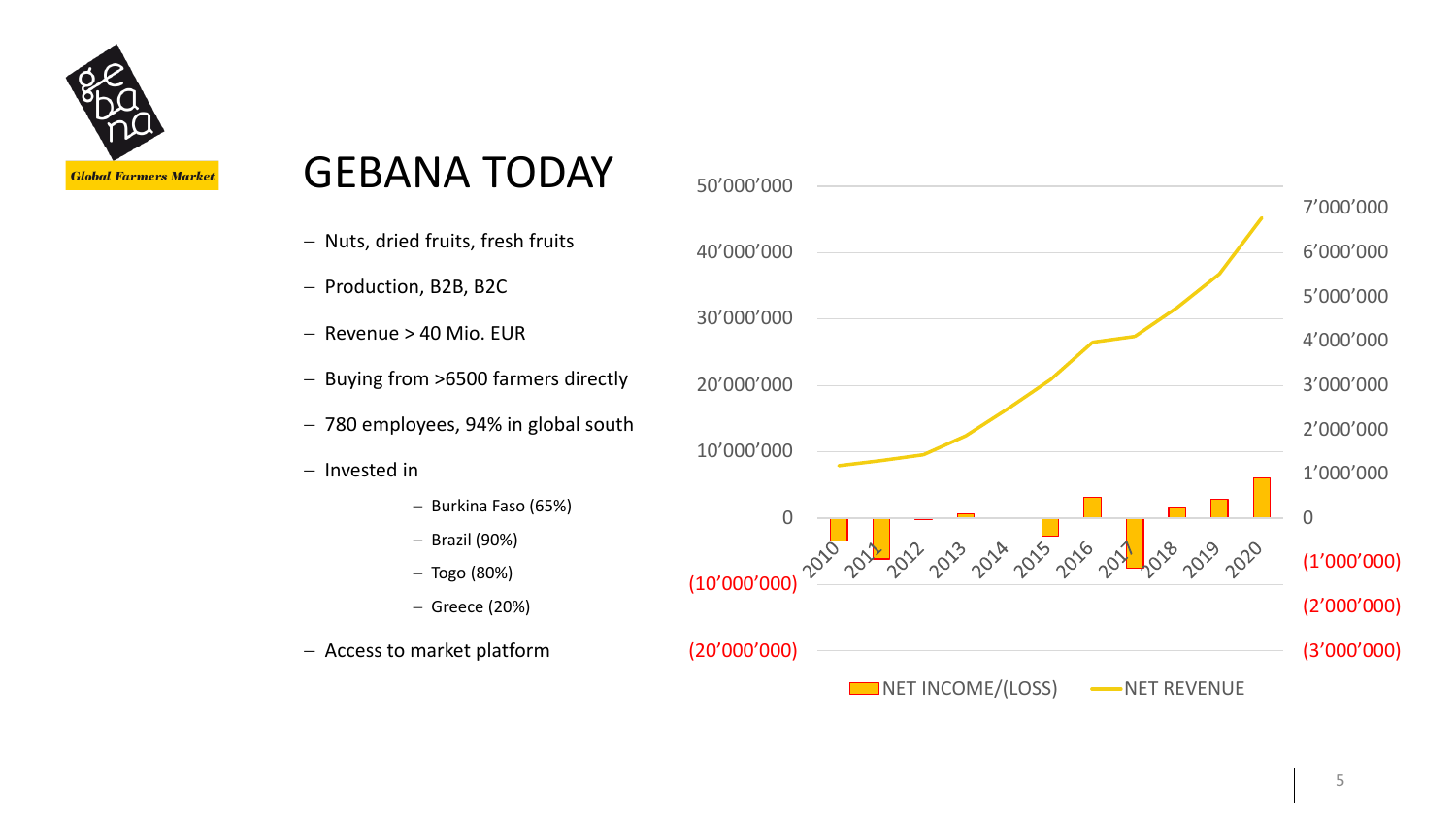

#### OUR VISION

## **Together we change global trade in favour of family farmers, local economies and the environment.**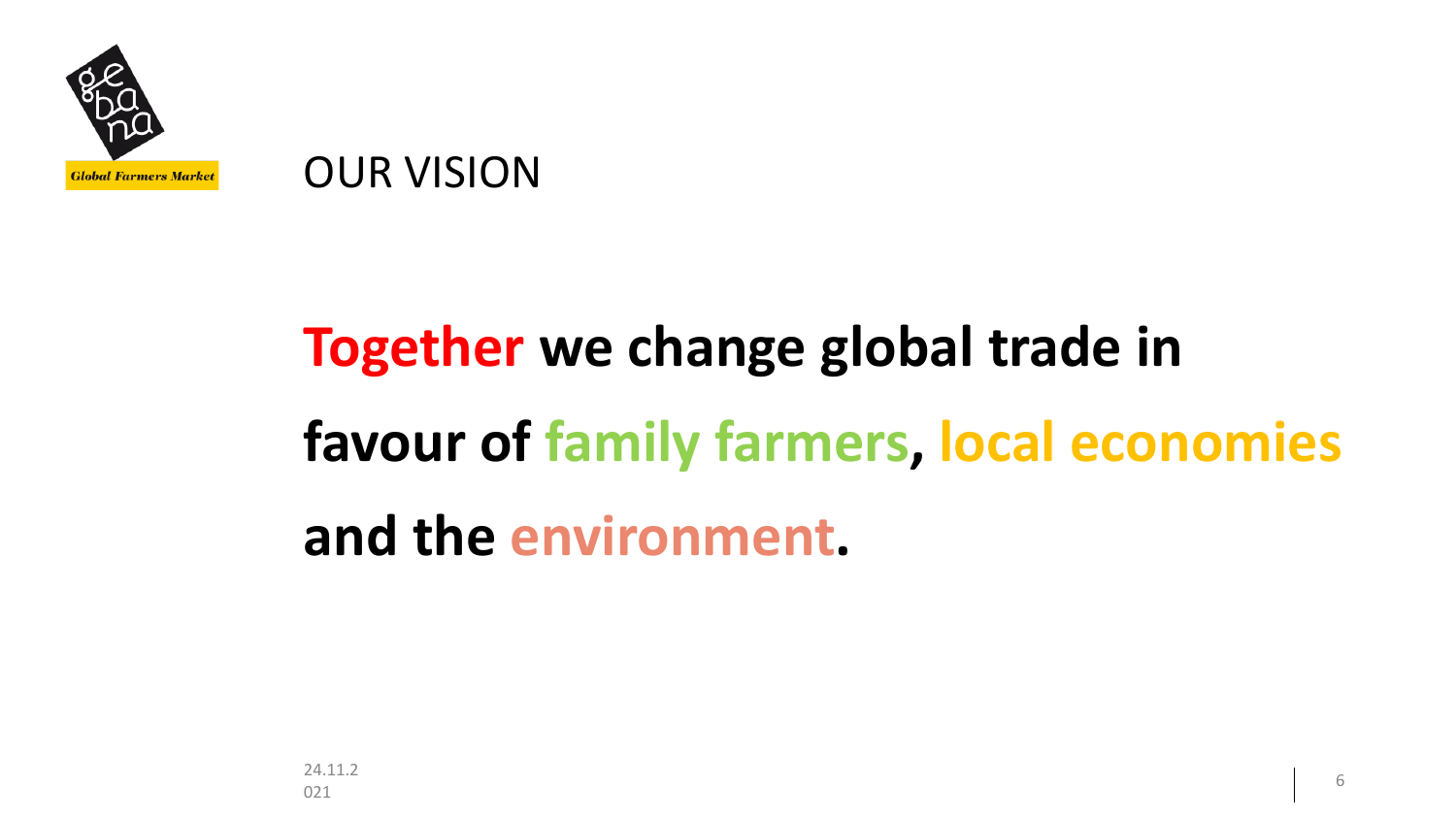

#### "CUSTOMER IS KING."

Let's change this rule!



#### **YOU WE**

only send our fruit when it is ripe. The taste is what counts above all; meaningless standards such as size and colour are of no concern to us.

order in advance and wait for the harvest time. That way you get products that are ripe and full of flavour.

#### **WE**

sell large packages that come directly from the country of origin. This is more efficient, reducing not only waste but also food miles.

#### **YOU**

buy large quantities and share the contents of the bulk packs with others.

24.11.2 ен. п. е.<br>021 февраля — Солония Советский, американский советский советский советский советский советский советский сове<br>Предлагает Советский советский советский советский советский советский советский советский советский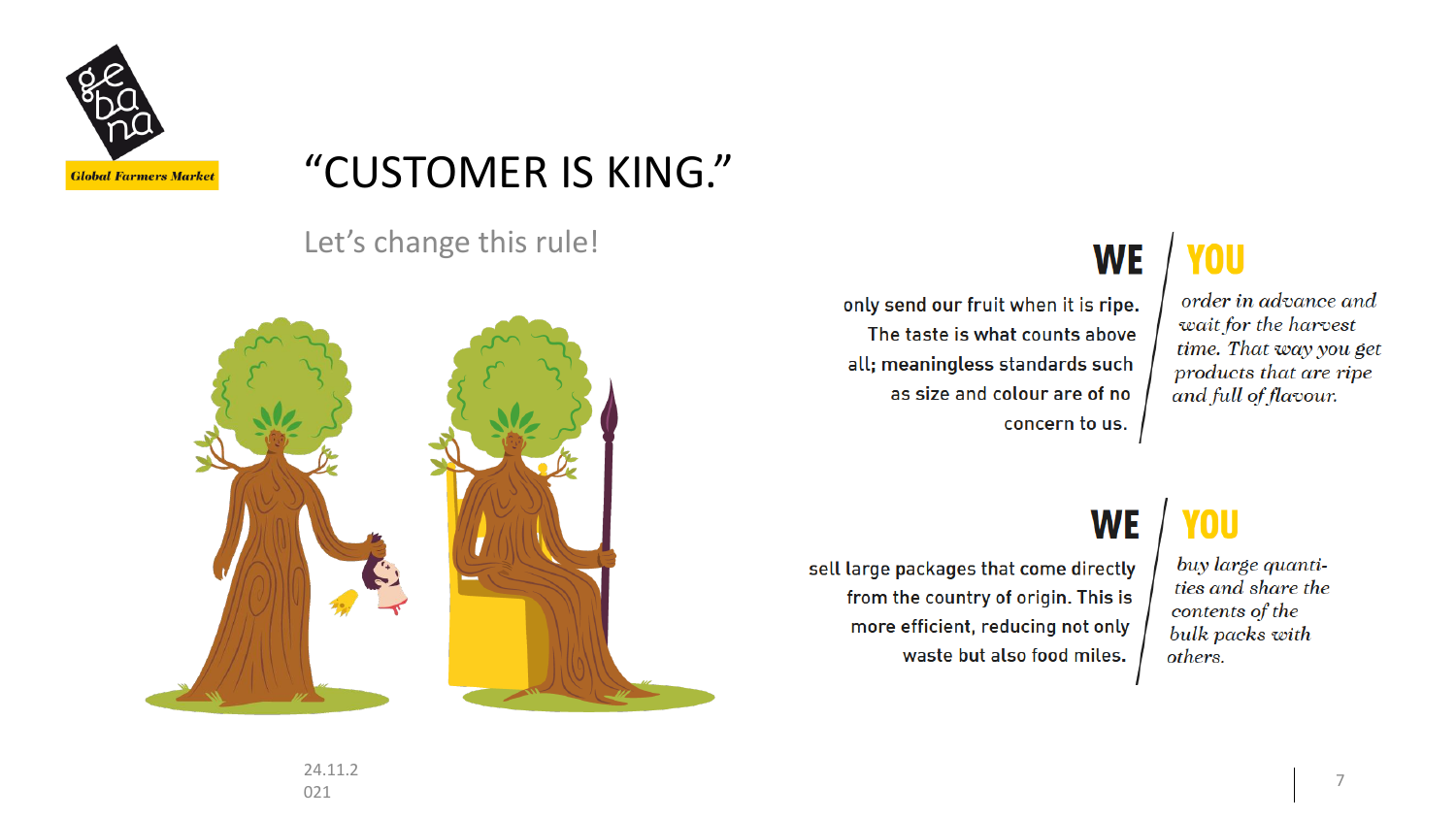

#### "MAXIMUM RETURN, MINIMUM RISK."

Let's change this rule!



**WE** 

take risks and invest where others won't to create jobs tainable economy. through local processing.

**YOU** can invest in gebana as well. It's risky, but your money will work towards a more sus-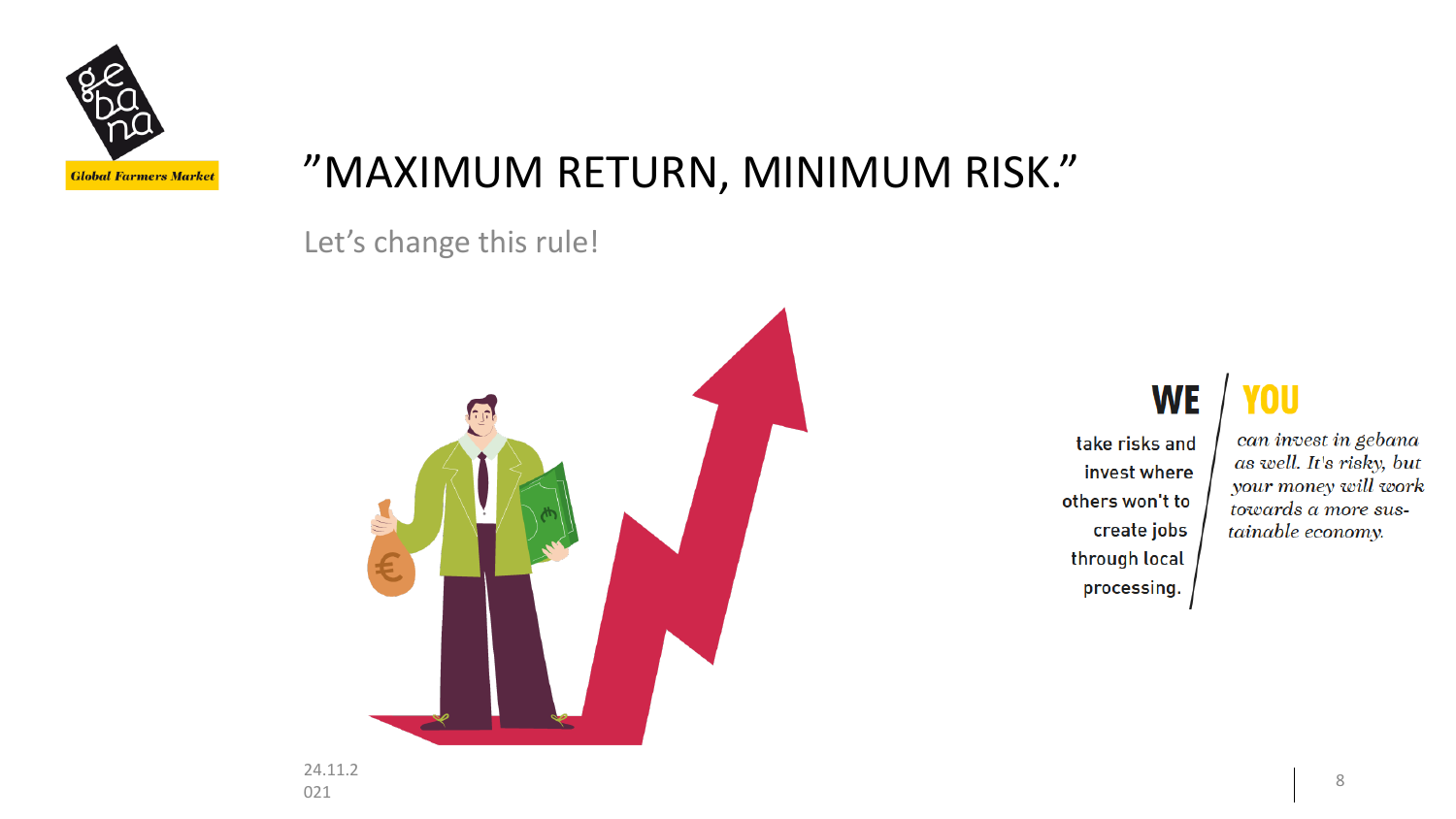

## "THE WINNER TAKES IT ALL."

Let's change this rule!



#### **YOU WE**

share our turnover with the family farmers and our profits with our customers, investors and employees.

#### are a part of this system and your involvement makes it possible in the first place.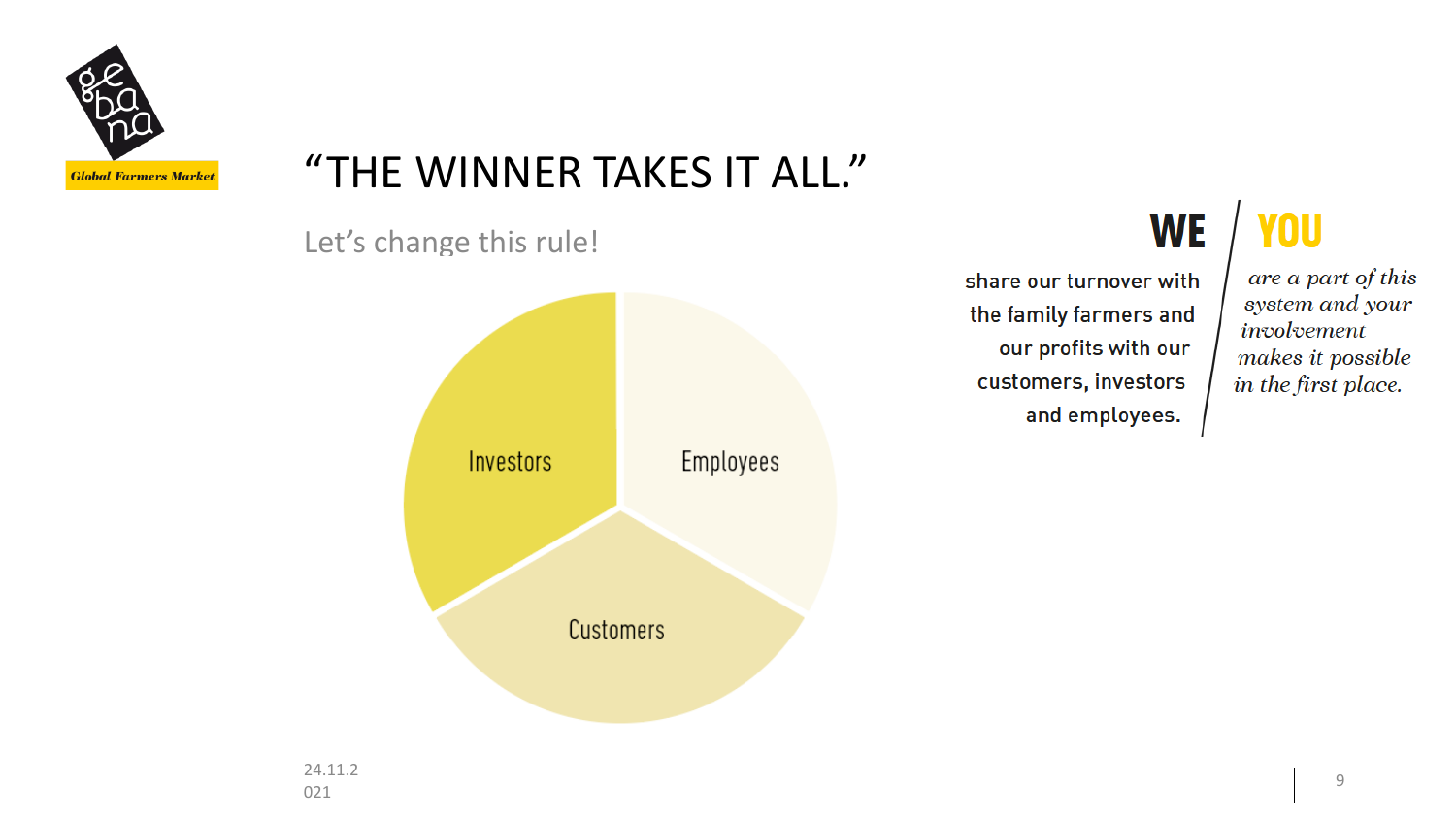

#### REVENUE SHARING EXAMPLE CASHEW

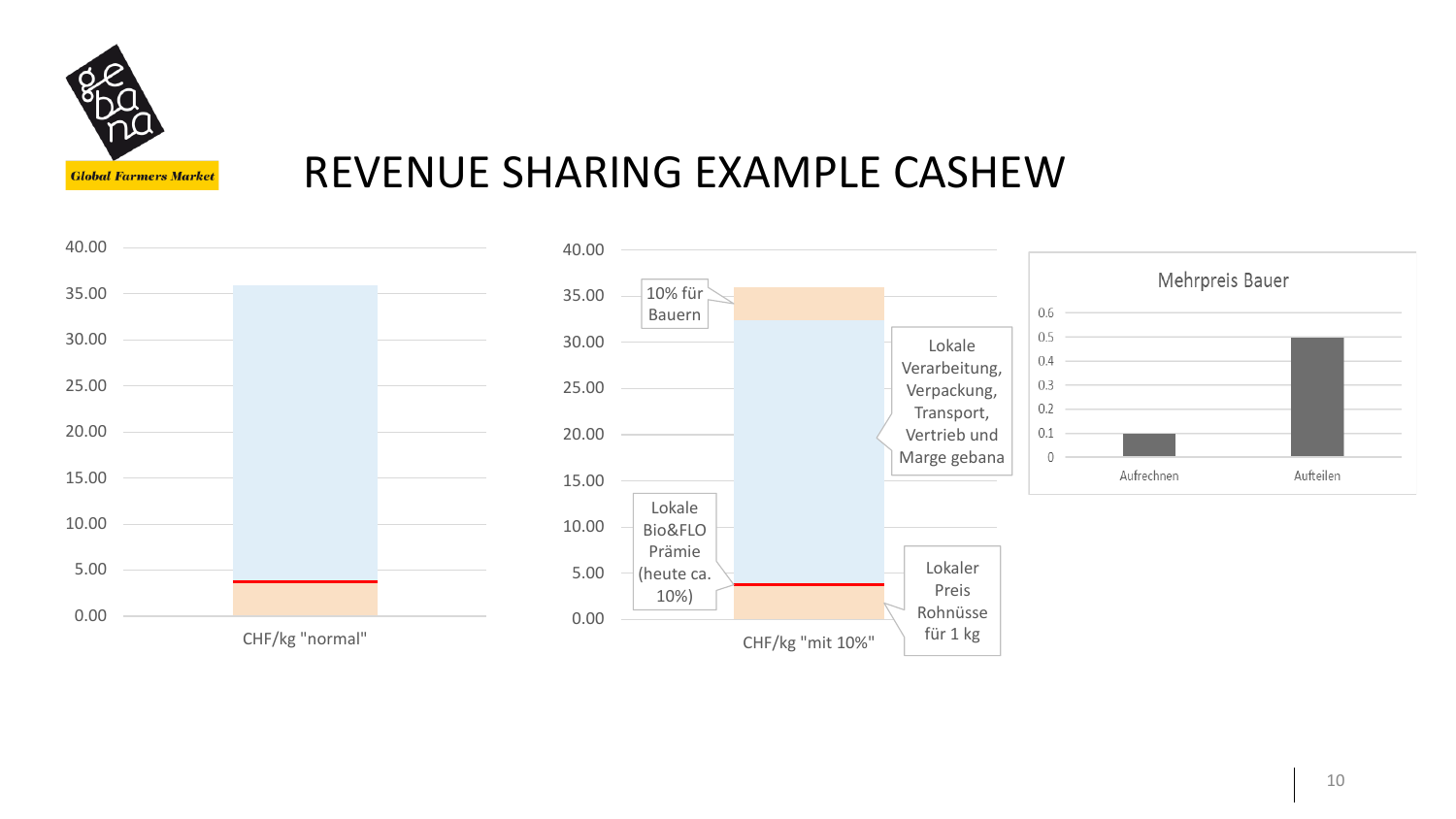

**gebana Modell**

gebana Modell

#### GEBANA IMPACT MODEL

- Focus on improvement and implementation
- Holistic and oriented towards the long term
- Measurement & Reporting
- Sharing revenue and profits

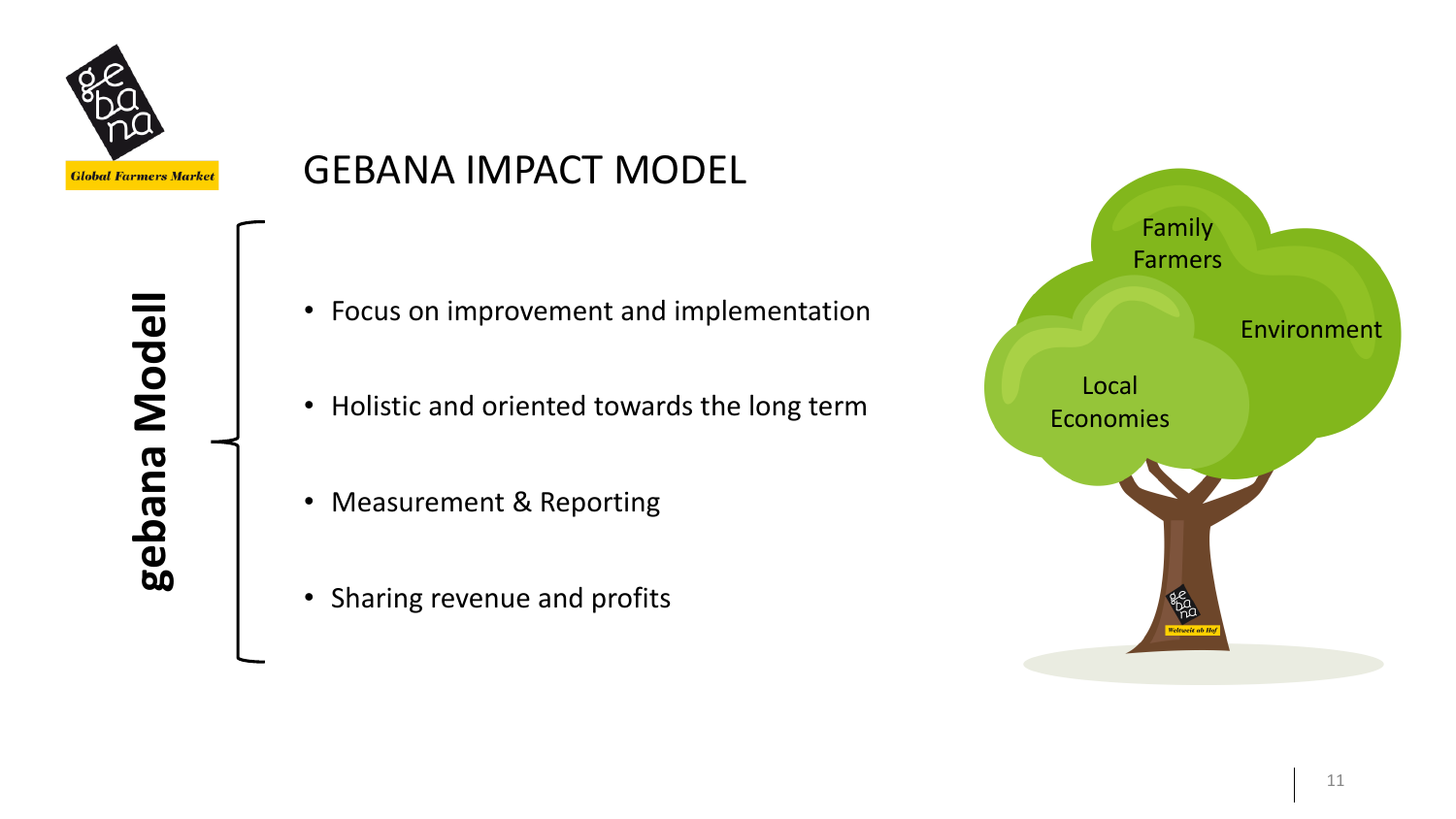

#### PROGRESS & CHALLENGES

Progress

- Model implemented in Burkina Faso, Togo and Greece
- Next: Tunisia, Brazil, Kenia?

Challenges

- Cooperatives hesitant
- Farmers have to wait a long time for their 10%
- Cash payments risky
- Dilution due to B2B sales